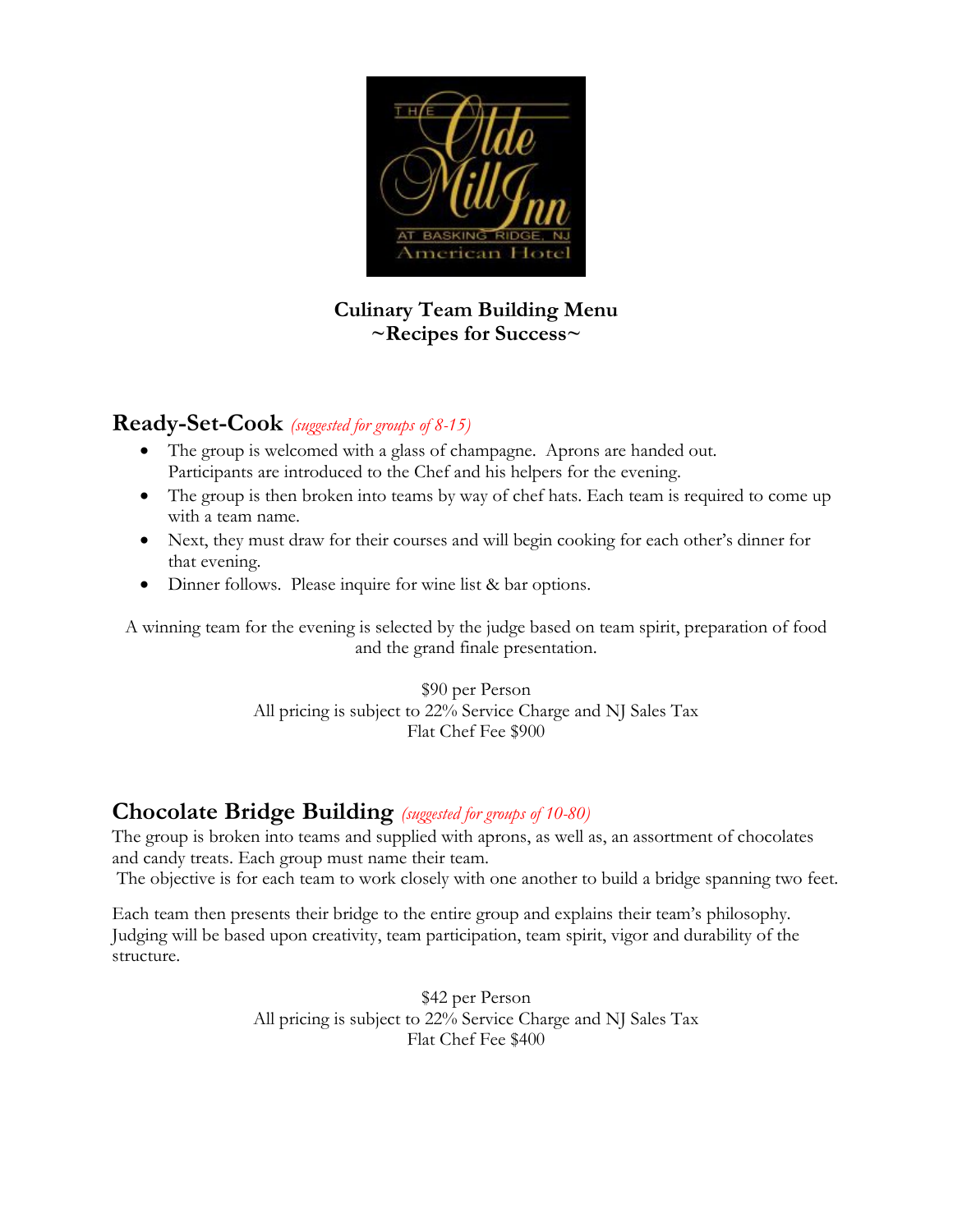

### **Culinary Team Building Menu ~Recipes for Success~**

## **Taco & Guacamole Team Builder** *(suggested for groups of 10-50)*

- Each participant will receive an Olde Mill Inn apron for use during event and as a takehome gift.
- Each guest will receive gloves and hand sanitizer to use at their station
- Each member will be given their own work station
- An Olde Mill Inn Chef will demonstrate to the group how to make a signature recipe
- • At each work station, our Chef will provide a recipe and the basic ingredients to create a Signature Guacamole and our Bartender will provide instructions as to make Signature Margaritas and Signature Sangrias
- There will be a small pantry of fresh ingredients on each table. Each person can use their creativity and culinary skills to alter their recipe by adding or omitting ingredients!
- Each team will have 45 minutes to prepare. The culinary staff will serve as team coaches.
- Each person will prepare a small pitcher of their margarita and sangria to then serve up samples to each team member
- The company will name one judge for the event

# **Dinner To Follow**

Taco Station – Chef Attended

Chicken, Steak or Grilled Vegetables Flour and Corn Tortillas

Olives, Sour Cream, Guacamole, and Pico de Gallo Toppings to Include… Shredded Lettuce, Cheddar Cheese, Diced Onions, Tomatoes, Black

> Spanish Rice with Pigeon Peas and Vegetarian Black Beans Cheese Stuffed Jalapeño Poppers

> > Warm Filled Churros for Dessert

 All pricing is subject to 22% Service Charge and NJ Sales Tax \$90 per Person Includes Team Builder and Dinner Flat Chef Fee \$500 \$200 Bartender fee